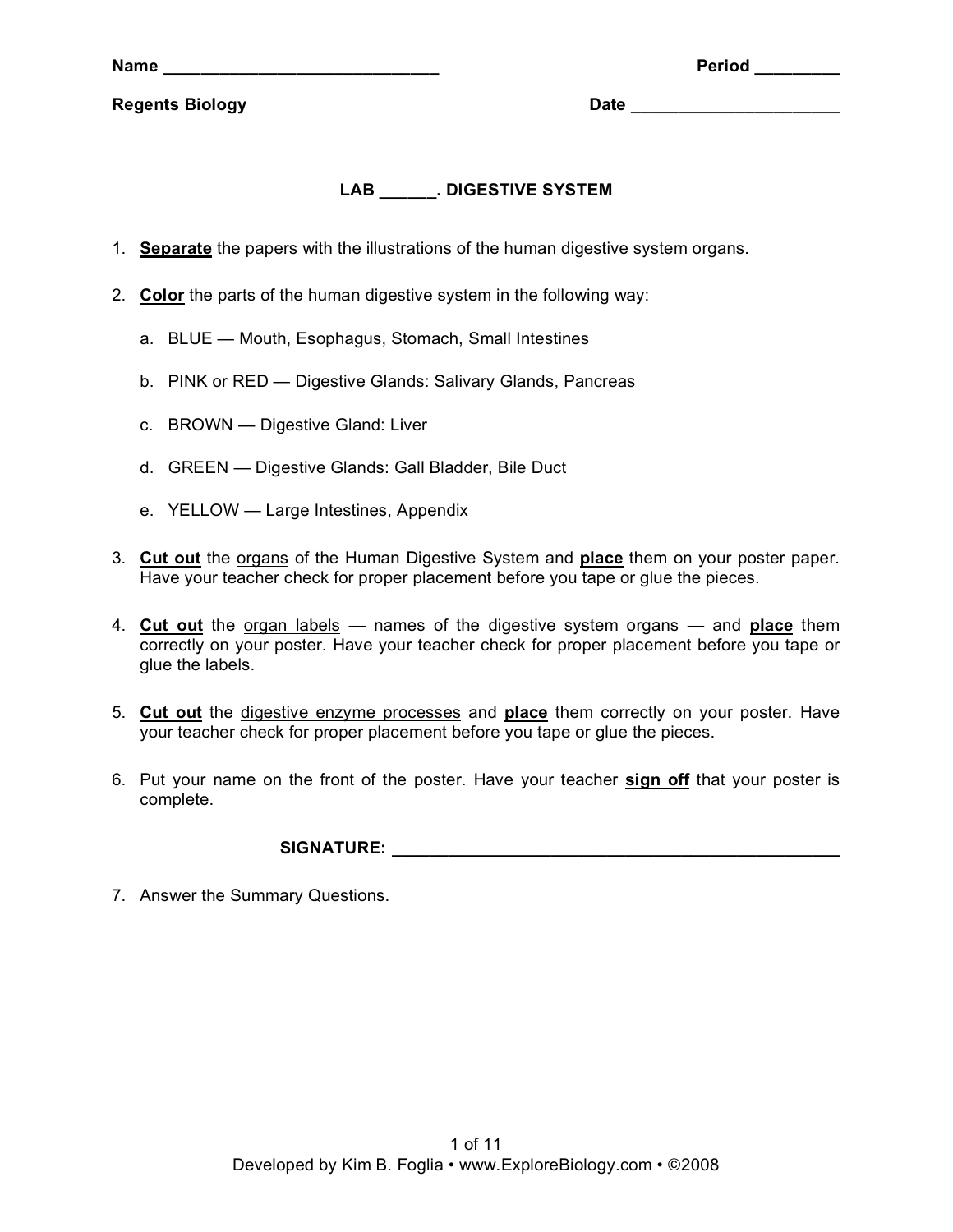## **SUMMARY QUESTIONS**

|    | 1. Why is digestion a necessary process for animals?                                                                                                                                              |                                                                                  |                          |  |
|----|---------------------------------------------------------------------------------------------------------------------------------------------------------------------------------------------------|----------------------------------------------------------------------------------|--------------------------|--|
|    |                                                                                                                                                                                                   |                                                                                  |                          |  |
|    |                                                                                                                                                                                                   |                                                                                  |                          |  |
| 2. | Digestion starts in the mouth. What two digestive processes occur there?                                                                                                                          |                                                                                  |                          |  |
|    |                                                                                                                                                                                                   |                                                                                  |                          |  |
|    |                                                                                                                                                                                                   |                                                                                  |                          |  |
|    | 3. What is the main function of the stomach?                                                                                                                                                      |                                                                                  |                          |  |
|    |                                                                                                                                                                                                   | ,我们也不能在这里的时候,我们也不能在这里的时候,我们也不能会在这里的时候,我们也不能会在这里的时候,我们也不能会在这里的时候,我们也不能会在这里的时候,我们也 |                          |  |
|    | 4. How does the stomach perform this function? _________________________________                                                                                                                  |                                                                                  |                          |  |
|    | a se provincia de la construcción de la construcción de la construcción de la construcción de la construcción<br>5. Name the connecting organ between the mouth and the stomach. ________________ |                                                                                  |                          |  |
|    | 6. Name the involuntary muscle movement<br>that moves food through the digestive system. ___________________________________                                                                      |                                                                                  |                          |  |
|    | 7. List the enzymes produced by each of these organs and the nutrients digested by them:                                                                                                          |                                                                                  |                          |  |
|    |                                                                                                                                                                                                   | ORGAN ENZYME                                                                     | <b>NUTRIENT DIGESTED</b> |  |
|    | mouth                                                                                                                                                                                             |                                                                                  |                          |  |
|    | stomach                                                                                                                                                                                           |                                                                                  |                          |  |
|    | liver                                                                                                                                                                                             |                                                                                  |                          |  |
|    |                                                                                                                                                                                                   |                                                                                  |                          |  |

| <b>ORGAN</b> | <b>ENZYME</b> | <b>NUTRIENT DIGESTED</b> |
|--------------|---------------|--------------------------|
| mouth        |               |                          |
| stomach      |               |                          |
| liver        |               |                          |
|              |               |                          |
|              |               |                          |
| pancreas     |               |                          |
|              |               |                          |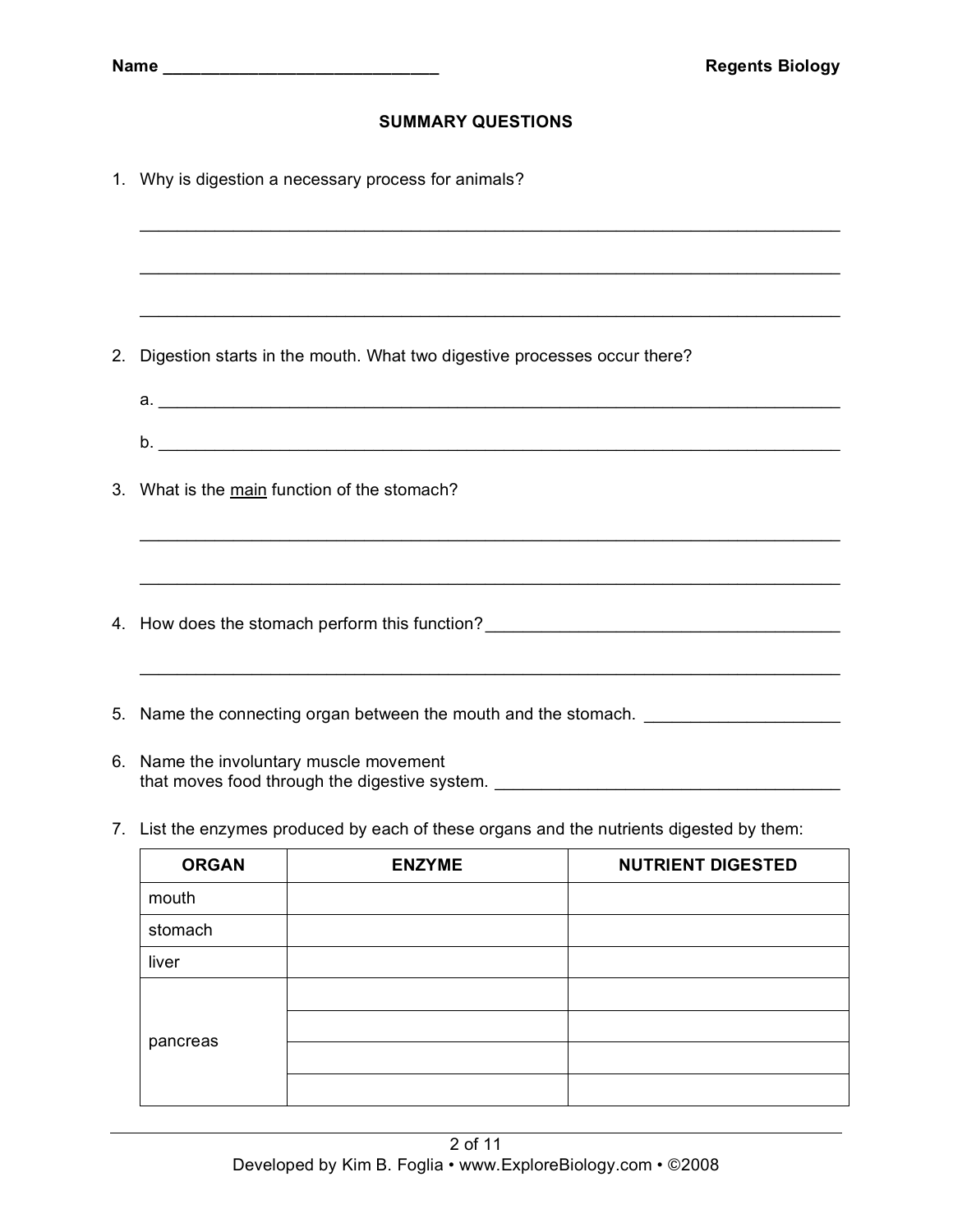- 8. Why do animals have so many different enzymes to digest their foods?
- 9. Why are the salivary glands, pancreas, liver, and gall bladder considered accessory glands of the digestives system?

\_\_\_\_\_\_\_\_\_\_\_\_\_\_\_\_\_\_\_\_\_\_\_\_\_\_\_\_\_\_\_\_\_\_\_\_\_\_\_\_\_\_\_\_\_\_\_\_\_\_\_\_\_\_\_\_\_\_\_\_\_\_\_\_\_\_\_\_\_\_\_\_\_\_\_

\_\_\_\_\_\_\_\_\_\_\_\_\_\_\_\_\_\_\_\_\_\_\_\_\_\_\_\_\_\_\_\_\_\_\_\_\_\_\_\_\_\_\_\_\_\_\_\_\_\_\_\_\_\_\_\_\_\_\_\_\_\_\_\_\_\_\_\_\_\_\_\_\_\_\_

\_\_\_\_\_\_\_\_\_\_\_\_\_\_\_\_\_\_\_\_\_\_\_\_\_\_\_\_\_\_\_\_\_\_\_\_\_\_\_\_\_\_\_\_\_\_\_\_\_\_\_\_\_\_\_\_\_\_\_\_\_\_\_\_\_\_\_\_\_\_\_\_\_\_\_

\_\_\_\_\_\_\_\_\_\_\_\_\_\_\_\_\_\_\_\_\_\_\_\_\_\_\_\_\_\_\_\_\_\_\_\_\_\_\_\_\_\_\_\_\_\_\_\_\_\_\_\_\_\_\_\_\_\_\_\_\_\_\_\_\_\_\_\_\_\_\_\_\_\_\_

\_\_\_\_\_\_\_\_\_\_\_\_\_\_\_\_\_\_\_\_\_\_\_\_\_\_\_\_\_\_\_\_\_\_\_\_\_\_\_\_\_\_\_\_\_\_\_\_\_\_\_\_\_\_\_\_\_\_\_\_\_\_\_\_\_\_\_\_\_\_\_\_\_\_\_

\_\_\_\_\_\_\_\_\_\_\_\_\_\_\_\_\_\_\_\_\_\_\_\_\_\_\_\_\_\_\_\_\_\_\_\_\_\_\_\_\_\_\_\_\_\_\_\_\_\_\_\_\_\_\_\_\_\_\_\_\_\_\_\_\_\_\_\_\_\_\_\_\_\_\_

\_\_\_\_\_\_\_\_\_\_\_\_\_\_\_\_\_\_\_\_\_\_\_\_\_\_\_\_\_\_\_\_\_\_\_\_\_\_\_\_\_\_\_\_\_\_\_\_\_\_\_\_\_\_\_\_\_\_\_\_\_\_\_\_\_\_\_\_\_\_\_\_\_\_\_

\_\_\_\_\_\_\_\_\_\_\_\_\_\_\_\_\_\_\_\_\_\_\_\_\_\_\_\_\_\_\_\_\_\_\_\_\_\_\_\_\_\_\_\_\_\_\_\_\_\_\_\_\_\_\_\_\_\_\_\_\_\_\_\_\_\_\_\_\_\_\_\_\_\_\_

 $\mathcal{L}_\text{max}$  , and the contribution of the contribution of the contribution of the contribution of the contribution of the contribution of the contribution of the contribution of the contribution of the contribution of t

\_\_\_\_\_\_\_\_\_\_\_\_\_\_\_\_\_\_\_\_\_\_\_\_\_\_\_\_\_\_\_\_\_\_\_\_\_\_\_\_\_\_\_\_\_\_\_\_\_\_\_\_\_\_\_\_\_\_\_\_\_\_\_\_\_\_\_\_\_\_\_\_\_\_\_

- 10. Why can we live without our gall bladder? What is its main function?
- 11. What is the main function of the small intestines?
- 12. How is the small intestines structured specifically to perform this function best?
- 13. In the space to the right, draw a picture clearly showing the structure of villi and microvilli.



14. By what process does food move from the small intestines to the blood stream so it can be circulated to the rest of the body?

\_\_\_\_\_\_\_\_\_\_\_\_\_\_\_\_\_\_\_\_\_\_\_\_\_\_\_\_\_\_\_\_\_\_\_\_\_\_\_\_\_\_\_\_\_\_\_\_\_\_\_\_\_\_\_\_\_\_\_\_\_\_\_\_\_\_\_\_\_\_\_\_\_\_\_

\_\_\_\_\_\_\_\_\_\_\_\_\_\_\_\_\_\_\_\_\_\_\_\_\_\_\_\_\_\_\_\_\_\_\_\_\_\_\_\_\_\_\_\_\_\_\_\_\_\_\_\_\_\_\_\_\_\_\_\_\_\_\_\_\_\_\_\_\_\_\_\_\_\_\_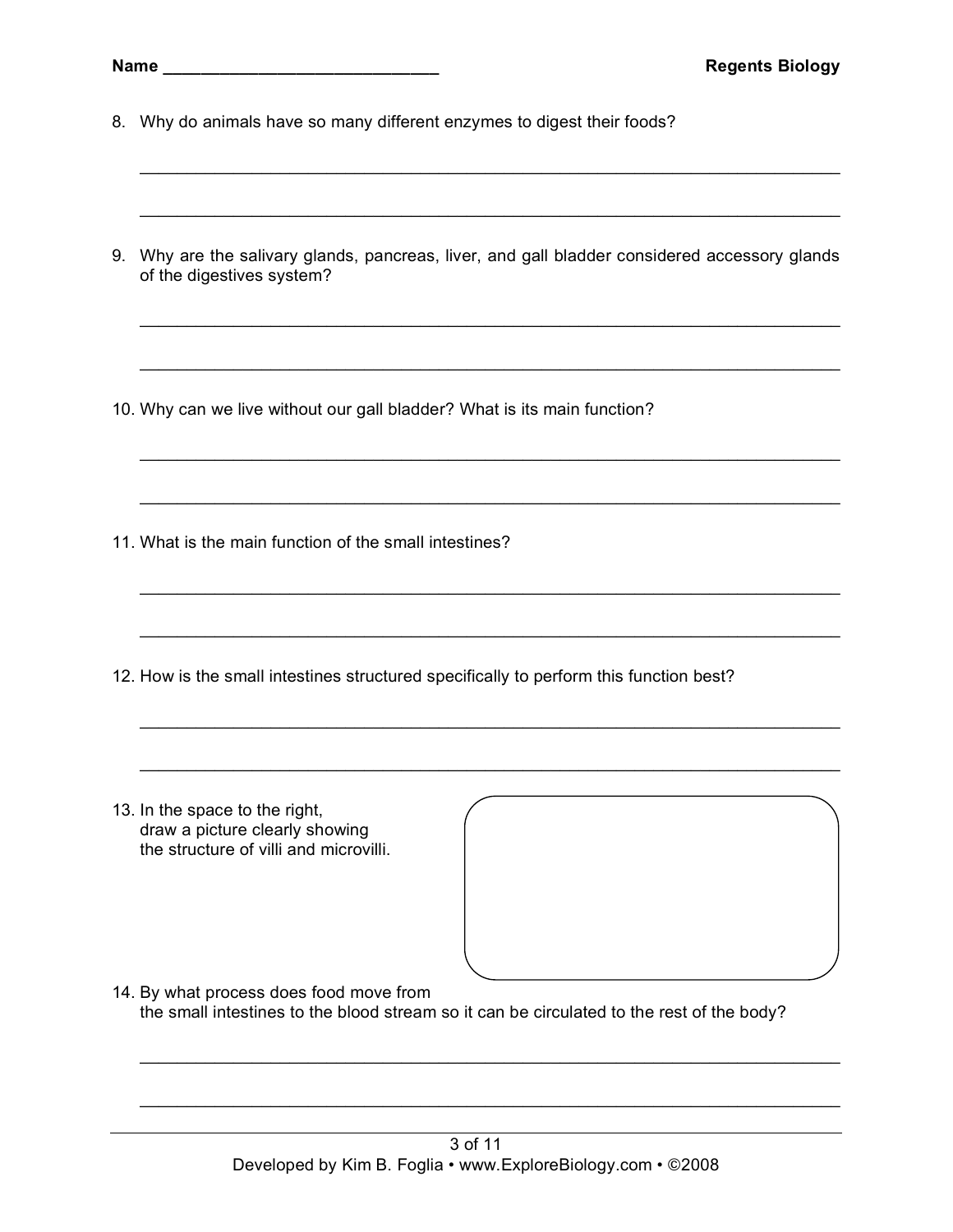- 15. What is the main function of the large intestines?
- 16. By what process does water move from the large intestines to the blood stream so it can be circulated to the rest of the body?

\_\_\_\_\_\_\_\_\_\_\_\_\_\_\_\_\_\_\_\_\_\_\_\_\_\_\_\_\_\_\_\_\_\_\_\_\_\_\_\_\_\_\_\_\_\_\_\_\_\_\_\_\_\_\_\_\_\_\_\_\_\_\_\_\_\_\_\_\_\_\_\_\_\_\_

\_\_\_\_\_\_\_\_\_\_\_\_\_\_\_\_\_\_\_\_\_\_\_\_\_\_\_\_\_\_\_\_\_\_\_\_\_\_\_\_\_\_\_\_\_\_\_\_\_\_\_\_\_\_\_\_\_\_\_\_\_\_\_\_\_\_\_\_\_\_\_\_\_\_\_

\_\_\_\_\_\_\_\_\_\_\_\_\_\_\_\_\_\_\_\_\_\_\_\_\_\_\_\_\_\_\_\_\_\_\_\_\_\_\_\_\_\_\_\_\_\_\_\_\_\_\_\_\_\_\_\_\_\_\_\_\_\_\_\_\_\_\_\_\_\_\_\_\_\_\_

\_\_\_\_\_\_\_\_\_\_\_\_\_\_\_\_\_\_\_\_\_\_\_\_\_\_\_\_\_\_\_\_\_\_\_\_\_\_\_\_\_\_\_\_\_\_\_\_\_\_\_\_\_\_\_\_\_\_\_\_\_\_\_\_\_\_\_\_\_\_\_\_\_\_\_

\_\_\_\_\_\_\_\_\_\_\_\_\_\_\_\_\_\_\_\_\_\_\_\_\_\_\_\_\_\_\_\_\_\_\_\_\_\_\_\_\_\_\_\_\_\_\_\_\_\_\_\_\_\_\_\_\_\_\_\_\_\_\_\_\_\_\_\_\_\_\_\_\_\_\_

\_\_\_\_\_\_\_\_\_\_\_\_\_\_\_\_\_\_\_\_\_\_\_\_\_\_\_\_\_\_\_\_\_\_\_\_\_\_\_\_\_\_\_\_\_\_\_\_\_\_\_\_\_\_\_\_\_\_\_\_\_\_\_\_\_\_\_\_\_\_\_\_\_\_\_

\_\_\_\_\_\_\_\_\_\_\_\_\_\_\_\_\_\_\_\_\_\_\_\_\_\_\_\_\_\_\_\_\_\_\_\_\_\_\_\_\_\_\_\_\_\_\_\_\_\_\_\_\_\_\_\_\_\_\_\_\_\_\_\_\_\_\_\_\_\_\_\_\_\_\_

\_\_\_\_\_\_\_\_\_\_\_\_\_\_\_\_\_\_\_\_\_\_\_\_\_\_\_\_\_\_\_\_\_\_\_\_\_\_\_\_\_\_\_\_\_\_\_\_\_\_\_\_\_\_\_\_\_\_\_\_\_\_\_\_\_\_\_\_\_\_\_\_\_\_\_

 $\mathcal{L}_\text{max}$  , and the contribution of the contribution of the contribution of the contribution of the contribution of the contribution of the contribution of the contribution of the contribution of the contribution of t

\_\_\_\_\_\_\_\_\_\_\_\_\_\_\_\_\_\_\_\_\_\_\_\_\_\_\_\_\_\_\_\_\_\_\_\_\_\_\_\_\_\_\_\_\_\_\_\_\_\_\_\_\_\_\_\_\_\_\_\_\_\_\_\_\_\_\_\_\_\_\_\_\_\_\_

\_\_\_\_\_\_\_\_\_\_\_\_\_\_\_\_\_\_\_\_\_\_\_\_\_\_\_\_\_\_\_\_\_\_\_\_\_\_\_\_\_\_\_\_\_\_\_\_\_\_\_\_\_\_\_\_\_\_\_\_\_\_\_\_\_\_\_\_\_\_\_\_\_\_\_

\_\_\_\_\_\_\_\_\_\_\_\_\_\_\_\_\_\_\_\_\_\_\_\_\_\_\_\_\_\_\_\_\_\_\_\_\_\_\_\_\_\_\_\_\_\_\_\_\_\_\_\_\_\_\_\_\_\_\_\_\_\_\_\_\_\_\_\_\_\_\_\_\_\_\_

\_\_\_\_\_\_\_\_\_\_\_\_\_\_\_\_\_\_\_\_\_\_\_\_\_\_\_\_\_\_\_\_\_\_\_\_\_\_\_\_\_\_\_\_\_\_\_\_\_\_\_\_\_\_\_\_\_\_\_\_\_\_\_\_\_\_\_\_\_\_\_\_\_\_\_

\_\_\_\_\_\_\_\_\_\_\_\_\_\_\_\_\_\_\_\_\_\_\_\_\_\_\_\_\_\_\_\_\_\_\_\_\_\_\_\_\_\_\_\_\_\_\_\_\_\_\_\_\_\_\_\_\_\_\_\_\_\_\_\_\_\_\_\_\_\_\_\_\_\_\_

\_\_\_\_\_\_\_\_\_\_\_\_\_\_\_\_\_\_\_\_\_\_\_\_\_\_\_\_\_\_\_\_\_\_\_\_\_\_\_\_\_\_\_\_\_\_\_\_\_\_\_\_\_\_\_\_\_\_\_\_\_\_\_\_\_\_\_\_\_\_\_\_\_\_\_

17. Why is it important for water to be reclaimed from the digestive system back to the body?

18. What happens when too little water is reabsorbed back to the body from the large intestines? Can this be a dangerous condition?

19. What are the functions of the bacteria that live in the large intestines?

20. Cellulose (plant material) is mostly indigestible, but it is still important for us to eat. What purpose does it serve?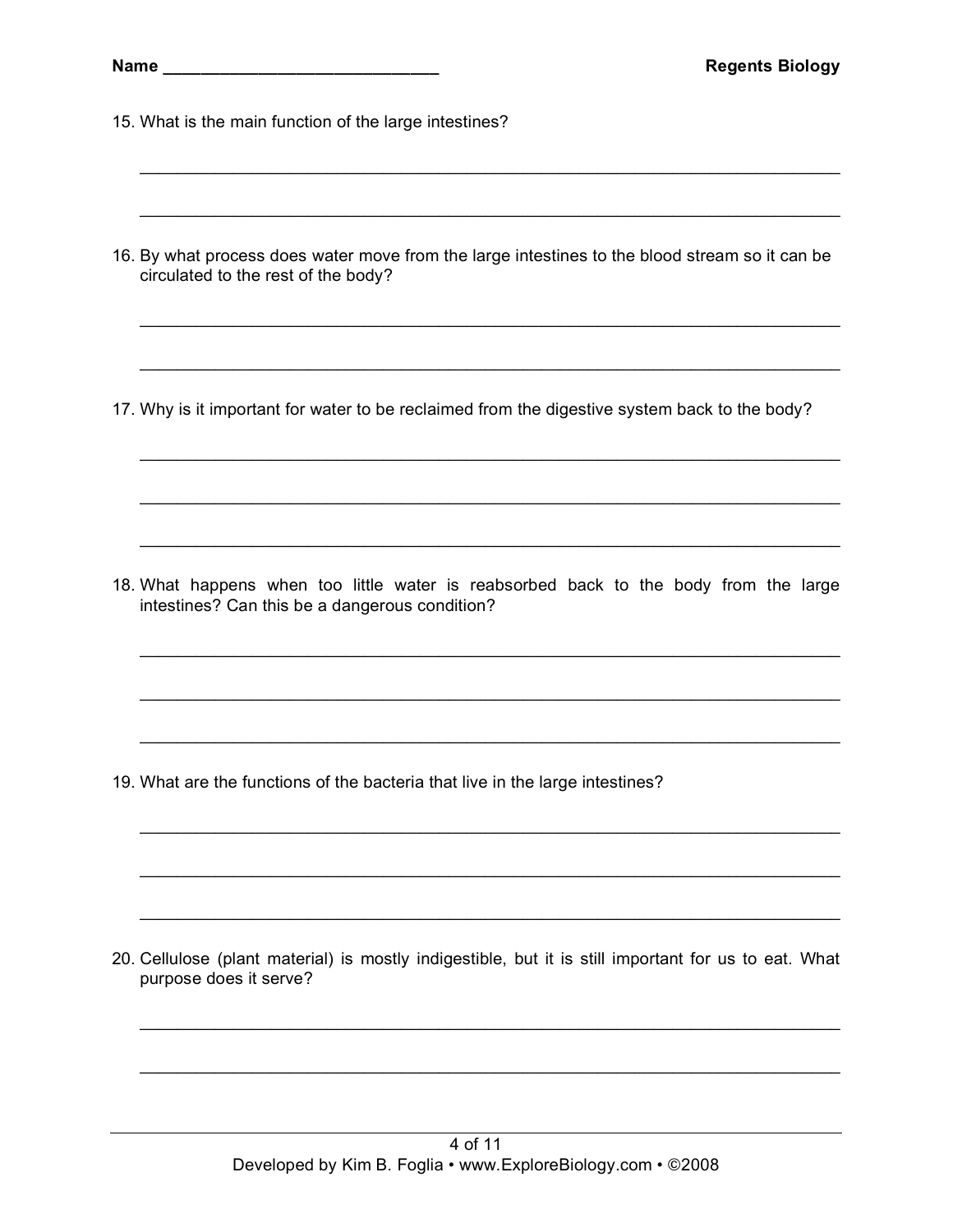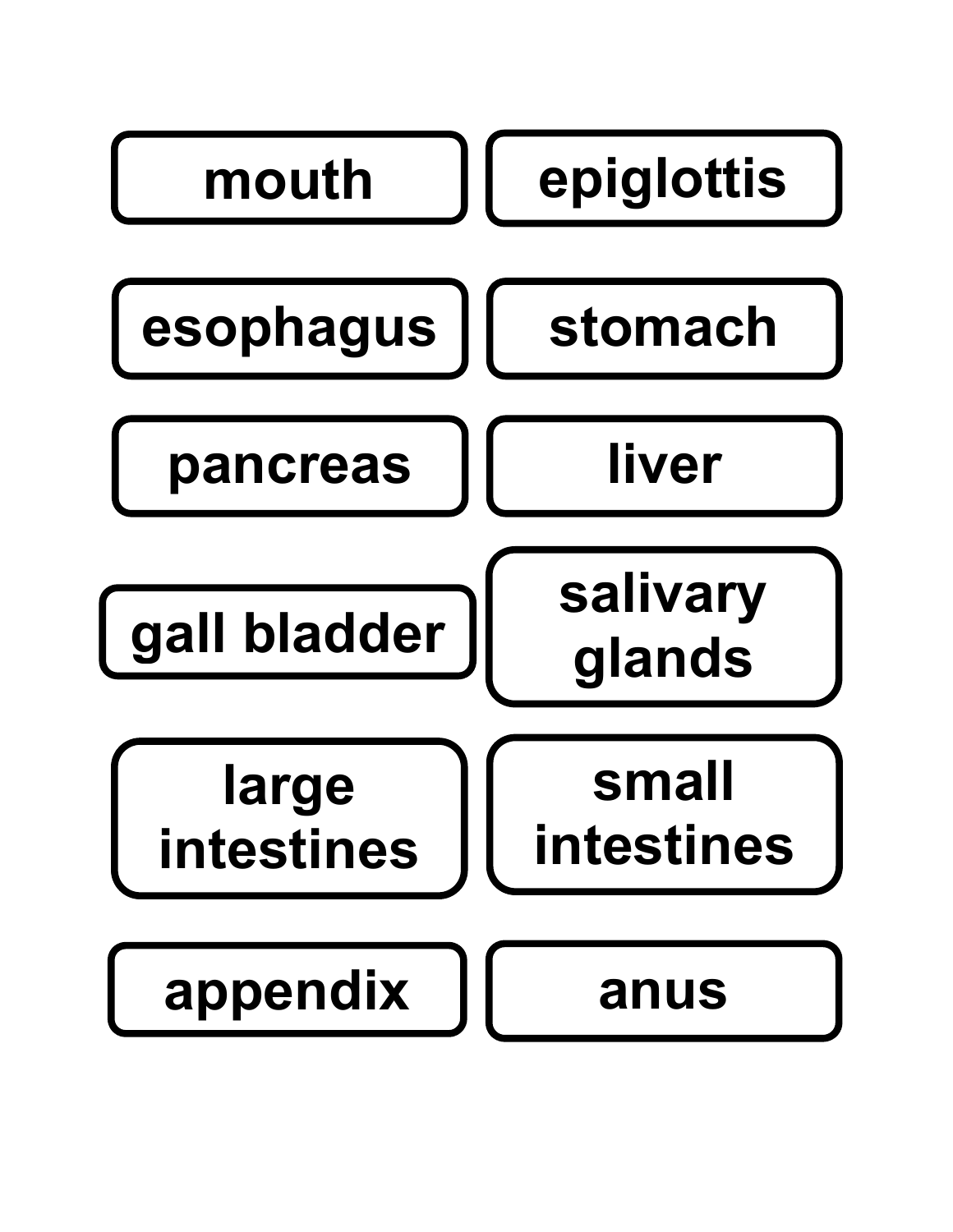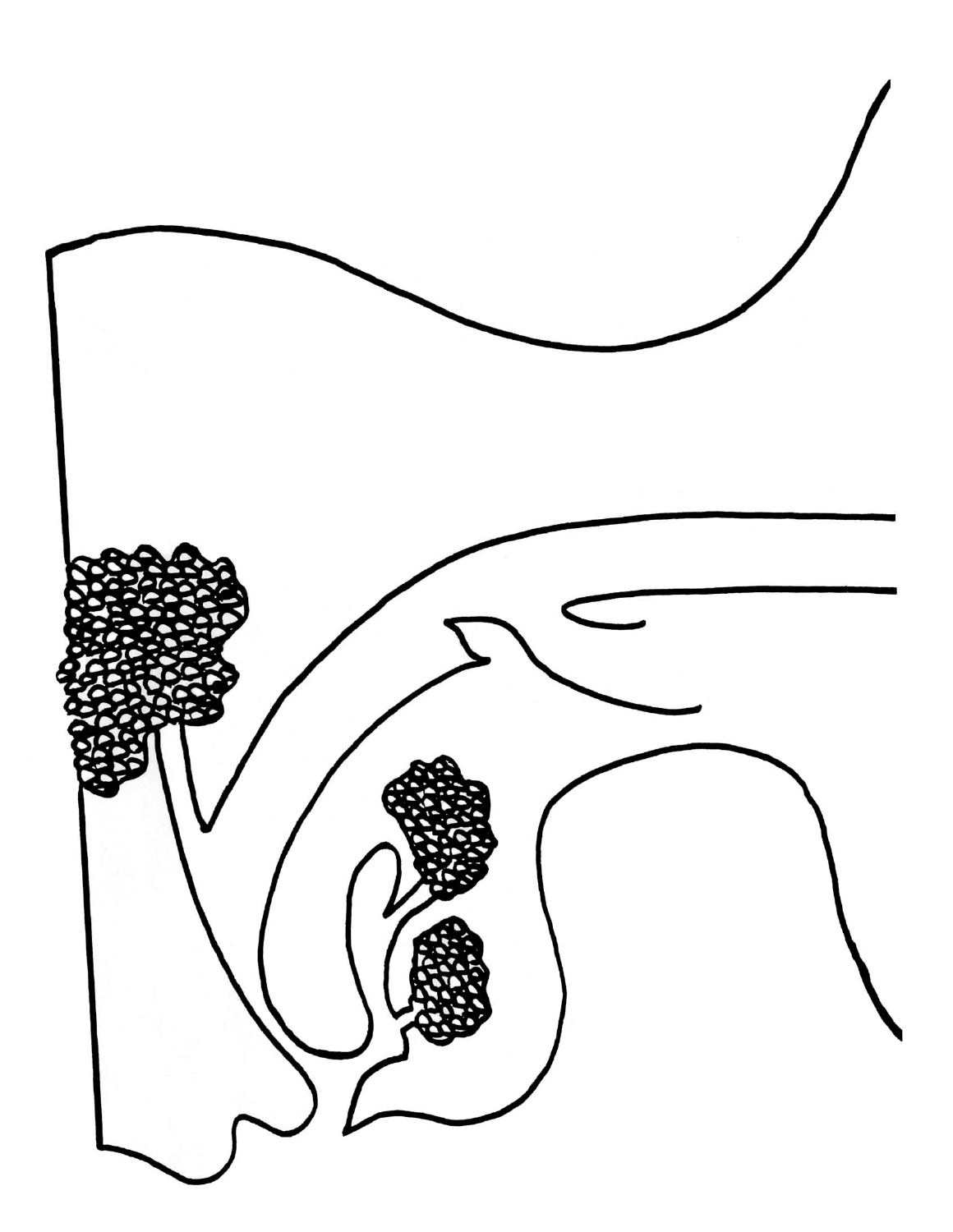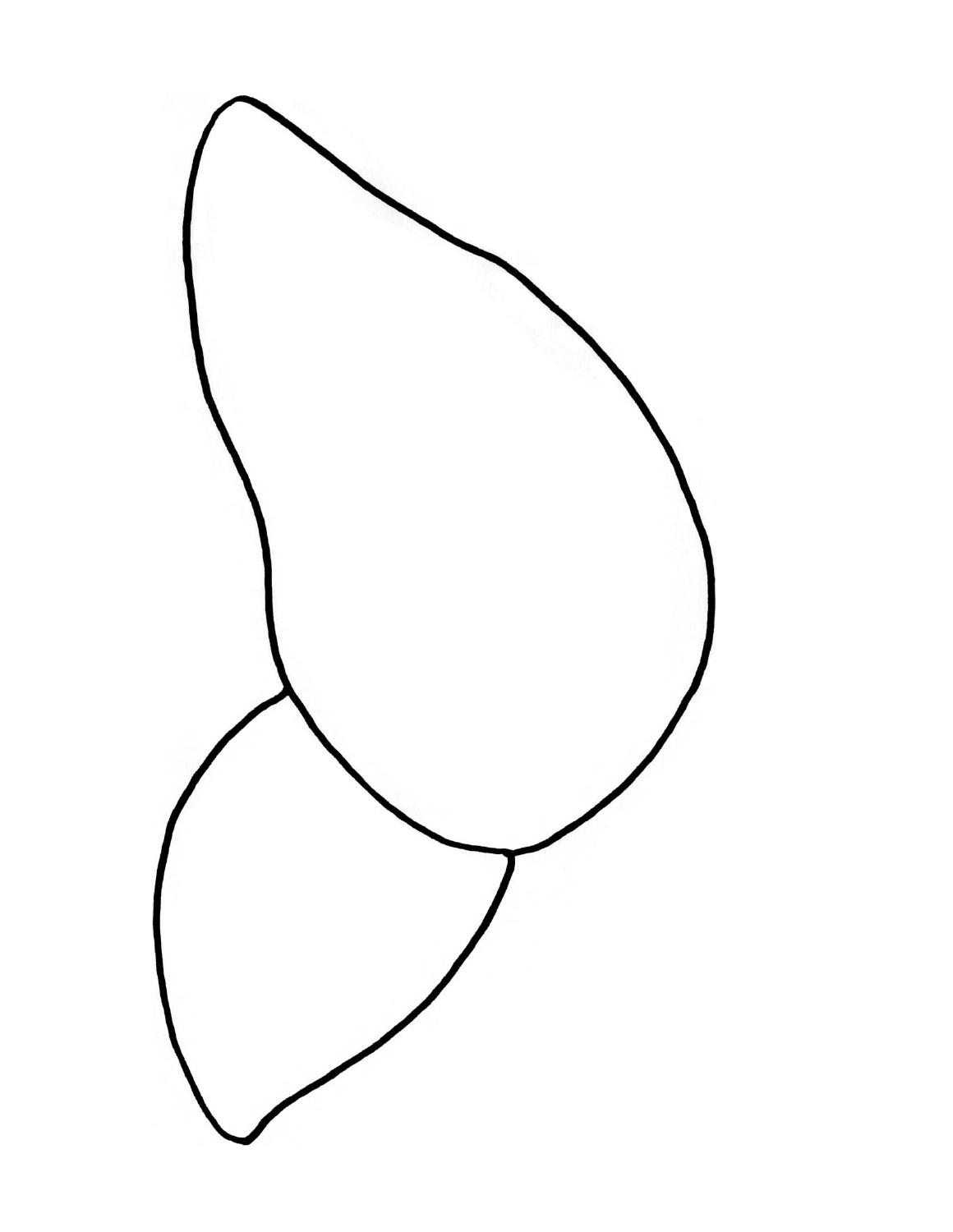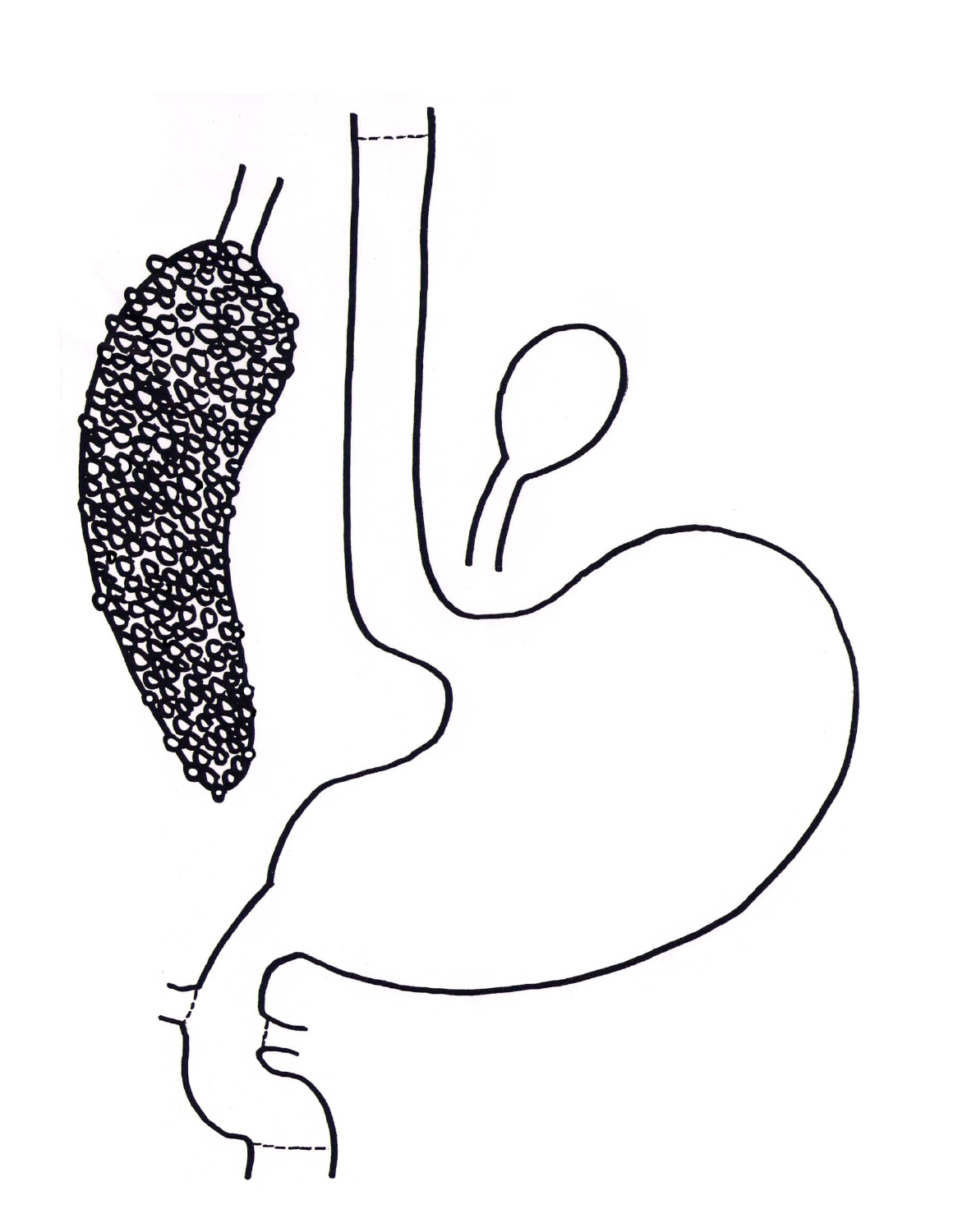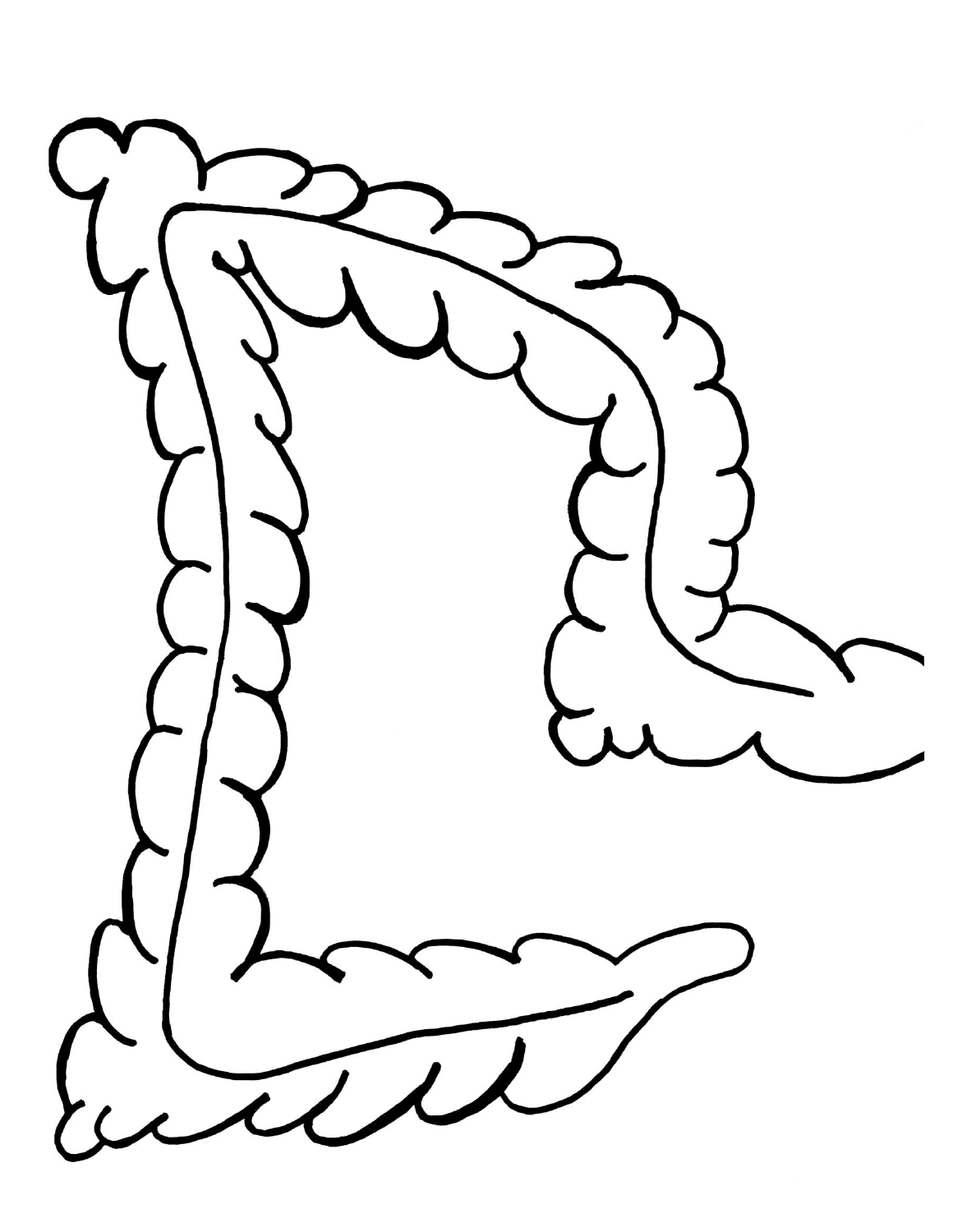